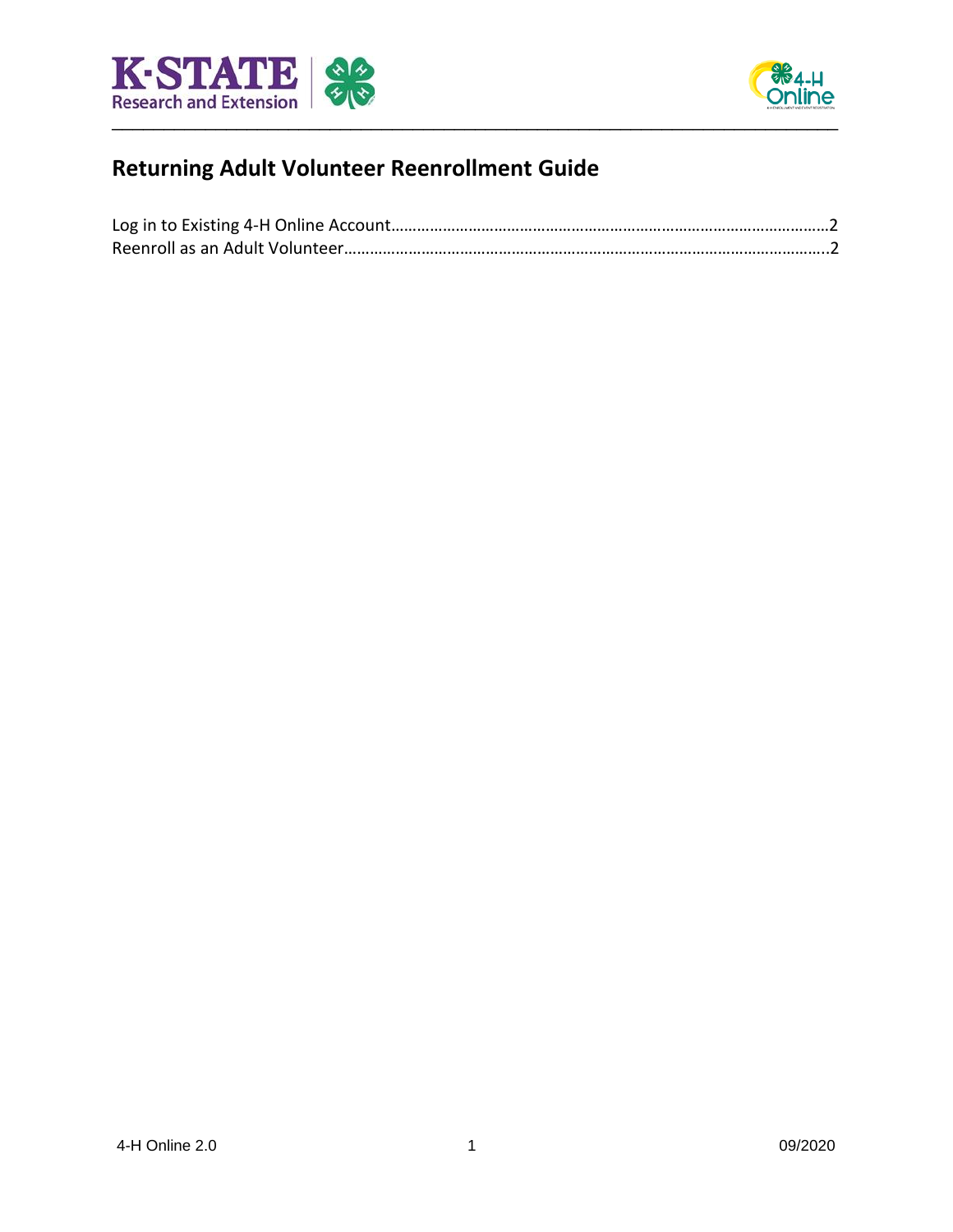



## **Log in to Existing 4-H Online Account**

- 1. If you are a returning volunteer and had an account in 4HOnline, you may login to the updated 2.0 system at [http://v2.4honline.com.](http://v2.4honline.com/)
- 2. Enter your email address and password.
- 3. Click [Sign In].

**Note**: If you have forgotten your password, click "Reset Password?" to receive an email with a link to set a new password.

**Note:** If you no longer have access to your email account to complete the password reset, contact your local Extension office for assistance; do not create a new record!

| <b>S</b> <sub>4-H</sub><br>Online<br>4-HENROLLMENT AND EVENT REGISTRATION |
|---------------------------------------------------------------------------|
| Email                                                                     |
| Password                                                                  |
| Sign in                                                                   |
| Don't have an account?<br>Reset password?                                 |

## **Reenroll as an Adult Volunteer**

If you are returning to 4-H, your member record will be listed in your "Member List." Click "Enroll Now" under 4-H to enroll. Confirm you want to enroll as a Volunteer.

1. Click [Select Volunteer Types] to indicate how you are planning to participate in the program throughout the year.

| <b>Type</b>                   | Title       |
|-------------------------------|-------------|
| <b>Select Volunteer Types</b> |             |
|                               | <b>Next</b> |

- 2. Select an appropriate Volunteer Type to begin:
	- Club Volunteer
	- Project Volunteer
	- Program Volunteer

Add Volunteer Type **Volunteer Type** Club Volunteer **Project Volunteer** Program Volunteer

**Note**: At least one Volunteer Type is required during the enrollment process. You may add more Volunteer Types later if needed.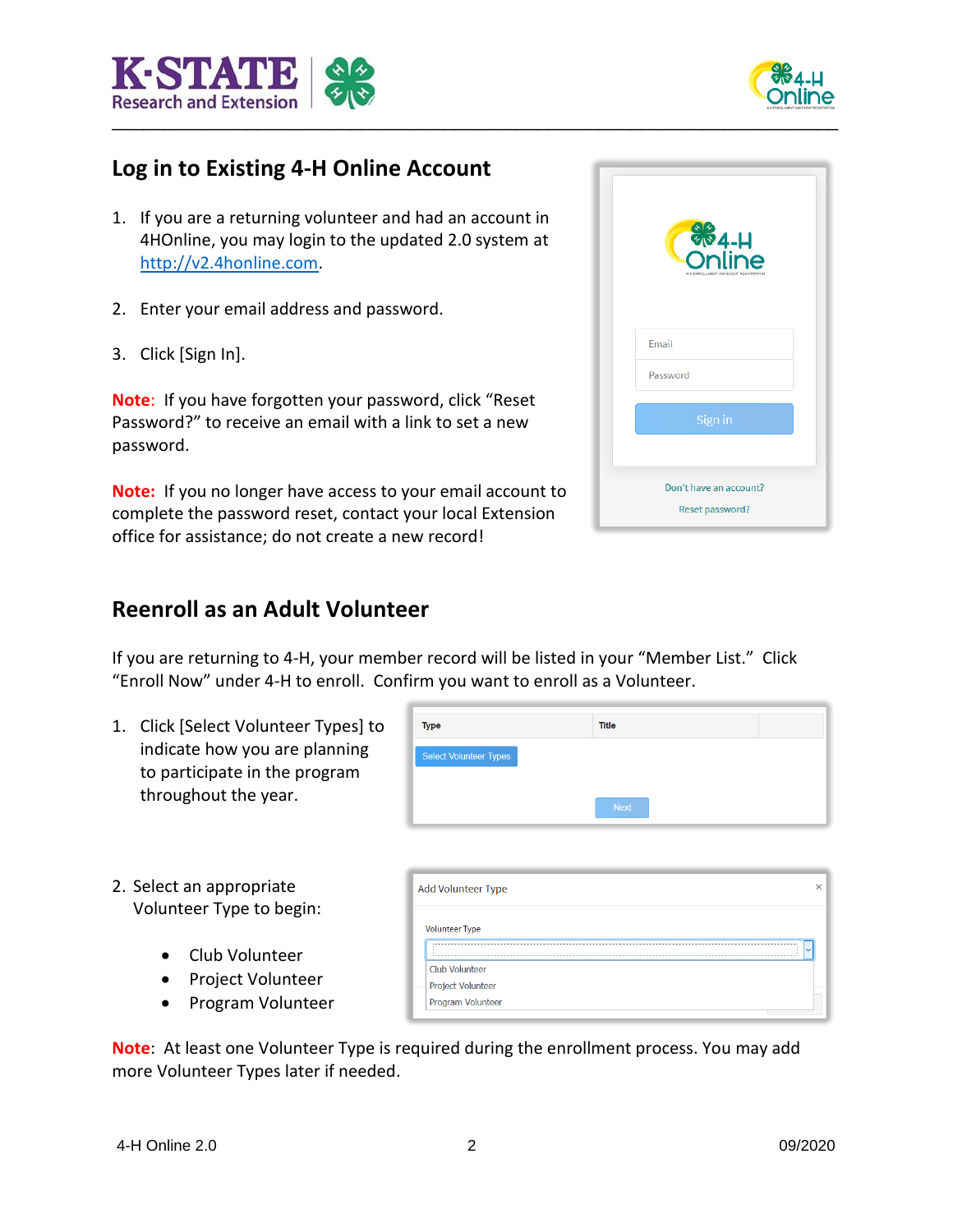



**Note**: If you are unsure what type of Volunteer responsibilities you will hold, please select Program Volunteer, General Volunteer.

- 3. Click [Add] next to your specific role.
- 4. If you are a Project Leader for a specific club, you will need to select the Club Volunteer Type "Project Leader – Club Based," and a Project Volunteer Type.
- 5. Repeat steps 1-4 for each Volunteer type you would like to participate as this year.
- 6. Click the trash icon to remove any Volunteer Types you are not participating in this year.
- 7. Click [Next].
- 8. If you have selected a Club Volunteer Type, click [Select Clubs] to choose the Clubs with which you would like to volunteer.

**Note**: If you did not select a Club Volunteer Type at Step 2, you won't see this screen. You may go back and add it if needed.

- 9. Select the County, Club and Volunteer Type that corresponds with the Club in which you would like to participate.
- 10. Click [Add] next to the Club.
- 11. Repeat steps 8-10 for each Club in which you would like to participate.



| <b>Type</b>              | <b>Title</b>          |   |
|--------------------------|-----------------------|---|
| <b>Club Volunteer</b>    | <b>Club Leader</b>    | 而 |
| <b>Project Volunteer</b> | <b>Project Leader</b> | ⋒ |

| Primary                                      | Club | <b>Type</b>                | County |              |
|----------------------------------------------|------|----------------------------|--------|--------------|
| <b>Select Clubs</b>                          |      |                            |        |              |
|                                              |      | <b>Next</b><br><b>Back</b> |        |              |
|                                              |      |                            |        |              |
|                                              |      |                            |        |              |
| County required                              |      |                            |        |              |
| <b>Add Clubs</b><br>Southwind District, Iola |      |                            |        | $\checkmark$ |
| Volunteer Type required                      |      |                            |        |              |
| <b>Club Leader</b>                           |      |                            |        | $\checkmark$ |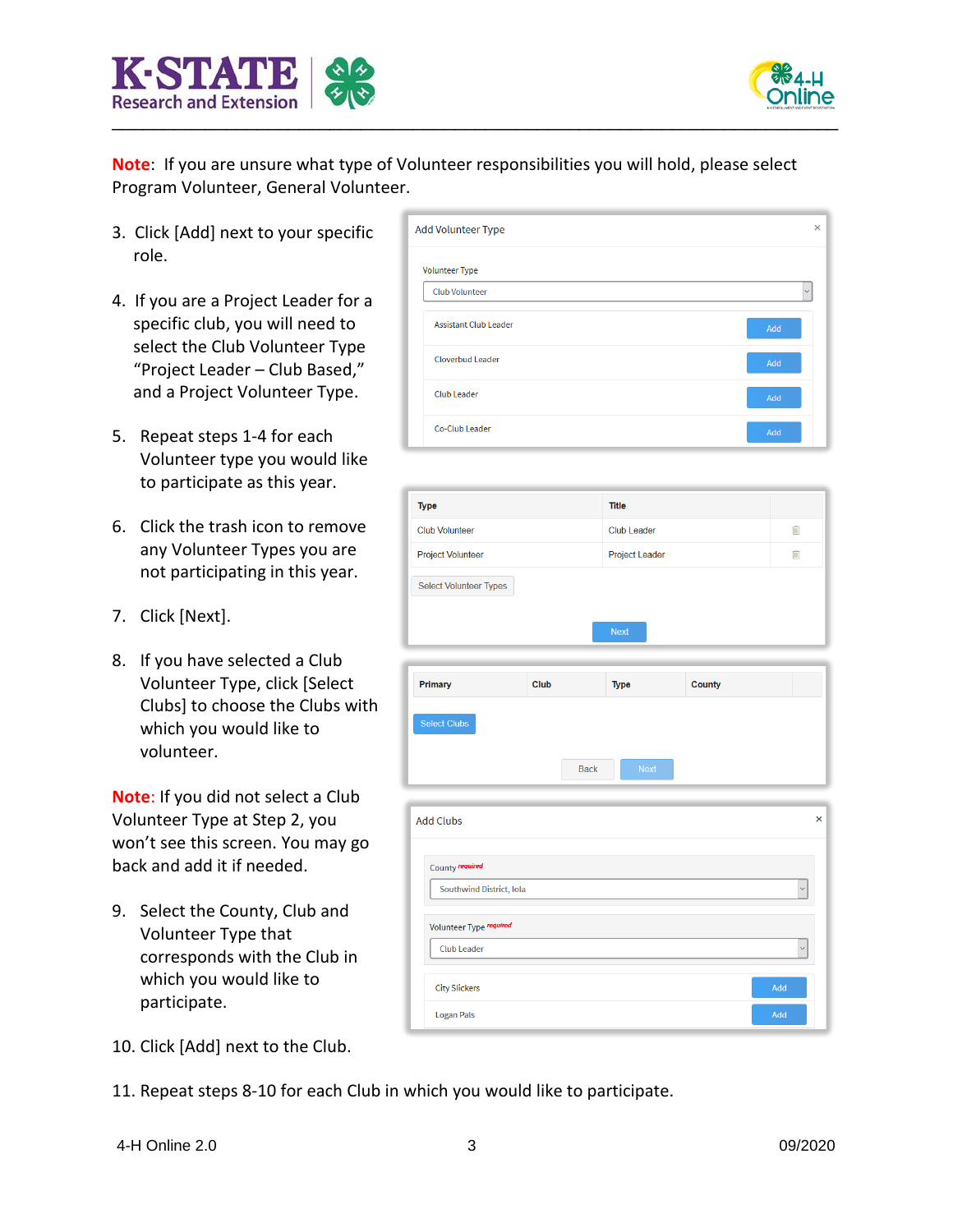

**K-STAT Research and Extension** 

> **Note**: If you did not select a Project Volunteer Type at Step

2, you won't see this screen. You may go back and add it if needed.

Project

**Select Projects** 

13. Select Club if you are a project leader for a specific Club, and select the Club.

> If you are a Countywide project leader, select the County button. Next, select the Project Volunteer Type that best describes your involvement this year.

- 14. Click [Add] next to the Project you will be working with.
- 15. Click [Next] when you are done.
- 16. Review Questions and make any necessary changes.

**Note**: there are required fields.

17. Scroll down while reading the information.

18. Complete Kansas 4-H Volunteer Application and Renewal.

**Note**: This information will remain in your record to update as necessary.

| nay gu back anu auu it ii neeueu.                                       |
|-------------------------------------------------------------------------|
| <b>Add Volunteer Projects</b>                                           |
| Club project volunteer or County wide project volunteer<br>$\odot$ Club |
| County                                                                  |
| Club required                                                           |
| <b>City Slickers</b><br>$\checkmark$                                    |
| Volunteer Type required                                                 |
| <b>Project Leader</b><br>$\checkmark$                                   |

Club

Back

| Project                |             | Club                 |      |
|------------------------|-------------|----------------------|------|
| Dog Care & Training    |             | <b>City Slickers</b> | Till |
| Entomology             |             |                      | Ŵ    |
| <b>Select Projects</b> | <b>Back</b> | <b>Next</b>          |      |

## Kansas 4-H Volunteer Application & Renewal

Reenrolling as an adult volunteer in 4-H Online is a yearly requirement to renew volunteer status and will take the place of completing a volunteer renewal form. There is NO additional paper application or enrollment for a new or returning volunteer because both are done here in 4-H Online.

After these fields are completed, it will remain here in your volunteer record indefinitely. Please review and update each year when reenrolling.

If you are applying for the first time, contact your local Extension office to receive information regarding completing a Criminal Background Check after completing this 4-H Online enrollment as a potential Kansas 4-H Volunteer.

Can you provide your own transportation? required

 $\bigcap$  Yes  $\bigcirc$  No